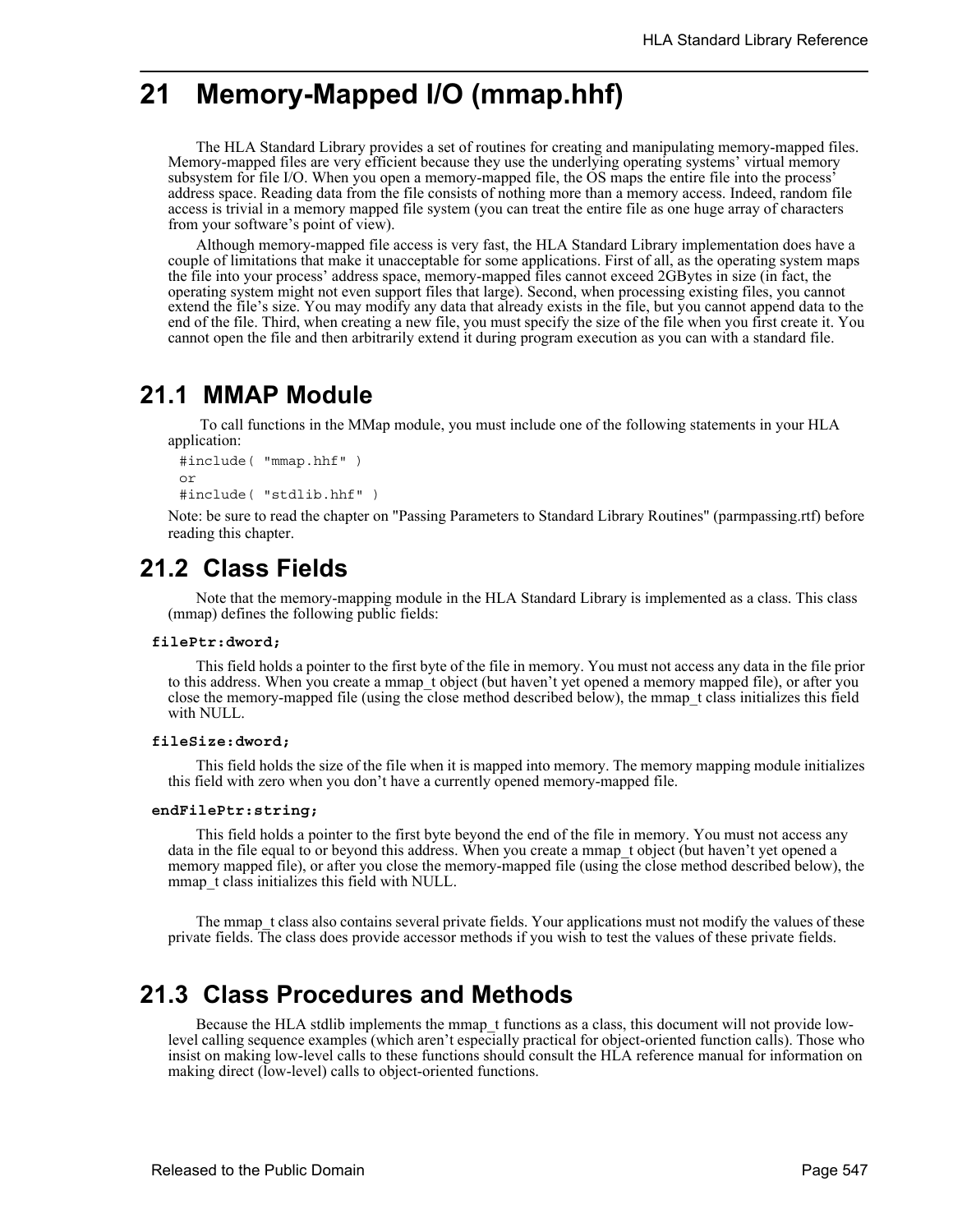### **procedure mmap\_t.create(); @returns( "ESI" );**

This procedure is the static class constructor. If you call this procedure using the class name (i.e., mmap\_t.create(); ) then this constructor will allocate storage for a new mmap\_t object on the heap, initialize that object, and return a pointer to the object in the ESI register. If you call this procedure via an object variable reference (e.g., mmapVar.create(); ) then this procedure will simply initialize the fields of that object.

As with all objects in HLA, you must call the mmap terreate constructor before using the object. Failure to do so will cause the system to crash whenever you attempt to call any of this class' methods.

```
HLA high-level calling sequence example:
mmap t.create( );
mov( esi, mmapObjPtr );
```
### **method mmap\_t.destroy();**

This is the class destructor. It deinitializes the mmap\_t object, closes any memory-mapped file left open, and deallocates the storage for the object if it was allocated on the heap. Note that you should not rely upon the destructor to close your memory-mapped files - you should always explicitly call the *mmap\_t.close* method to do this.

Because mmap t.destroy is a method, you must only call this function after initializing some mmap t object and you must only call this function via the object invocation mechanism. If you try to call mmap t.destroy on an uninitialized mmap\_t object, or if you try to call mmap\_t.destroy directly, you will likely cause a program crash.

```
HLA high-level calling sequence examples:
mmapObjPtr.destroy();
mmapStaticVar.destroy();
```
#### **method mmap\_t.openNew( filename:string; maxSize:dword );**

This method opens a new memory-mapped file. The filename parameter specifies the name of the file on the disk. If the file already exists, this call will delete the file before opening a new file by that name. The filename string must be a valid pathname. The maxSize parameter specifies the size of the file (in bytes) that this call will create. You must specify the size of the memory-mapped file when you open it. This method updates the object's fields, including the filePtr, endFilePtr, and fileSize fields. This procedure does not return the pointer to the file in EAX, use the filePtr field to obtain the address of the mapped file object. Note that this method always opens the file for reading and writing.

Because *mmap* t.openNew is a method, you must only call this function after initializing some mmap t object and you must only call this function via the object invocation mechanism. If you try to call *mmap\_t.openNew* on an uninitialized mmap\_t object, or if you try to call *mmap\_t.openNew* directly, you will likely cause a program crash.

```
HLA high-level calling sequence examples:
mmapObjPtr.openNew( "AMemMappedFile", 8192 );
mmapStaticVar.openNew( "AnewFile", 16384 );
```
#### **method mmap\_t.open( filename:string; Access:dword );**

This method maps an existing file into the process' address space. The filename parameter is a string specifying the pathname of the file to open. The Access parameter is either fileio.r or fileio.rw and specifies whether you're opening the file as a read-only or read/write object. This call maps the entire file into the process' address space (assuming the file is small enough to fit into the address space, of course). This method call initializes the filePtr, endFilePtr, and fileSize fields of the object as appropriate for the file.

Because *mmap* t.open is a method, you must only call this function after initializing some mmap t object and you must only call this function via the object invocation mechanism. If you try to call *mmap* t.open on an uninitialized mmap\_t object, or if you try to call *mmap\_t.open* directly, you will likely cause a program crash.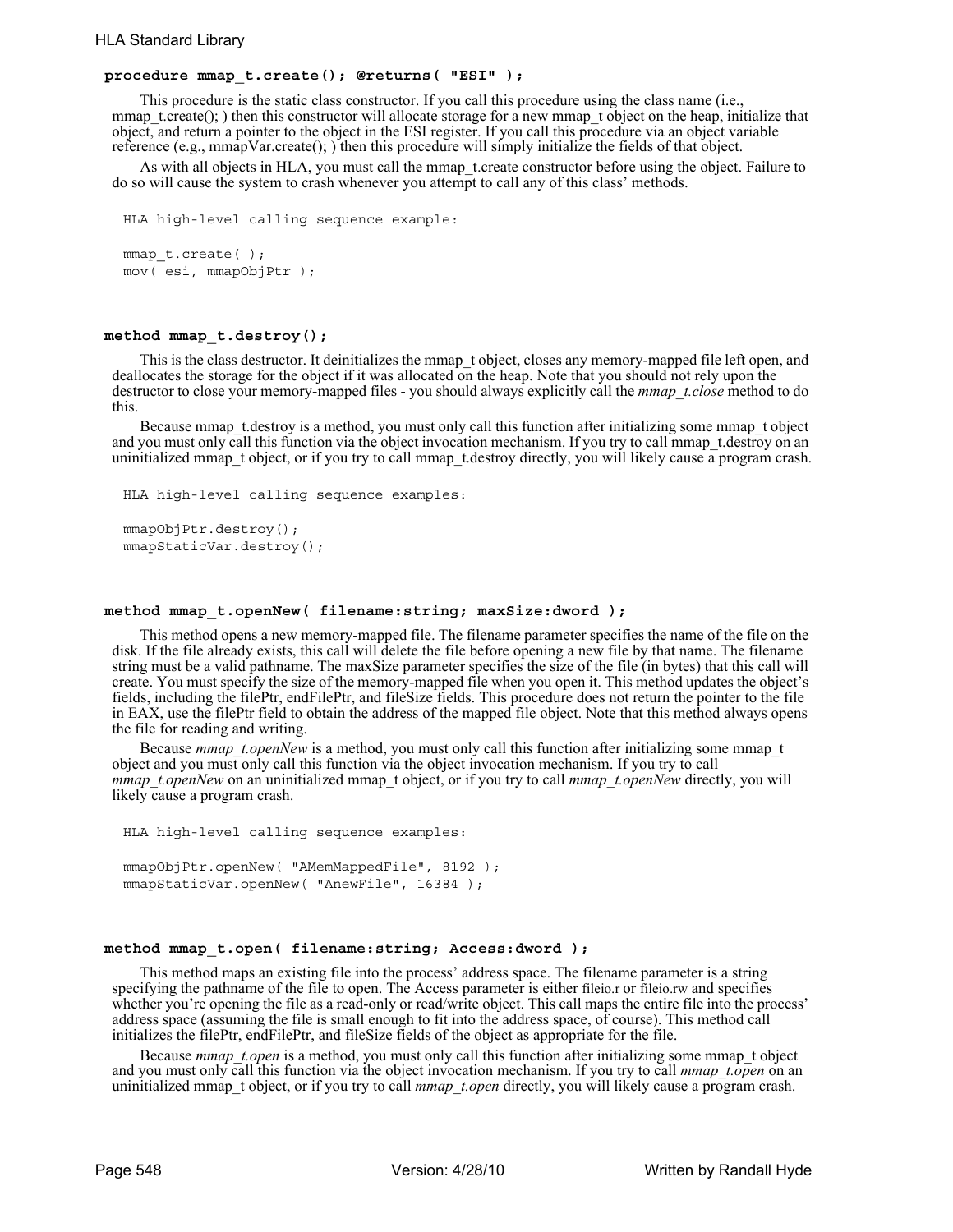HLA high-level calling sequence examples:

```
mmapObjPtr.open( "AMemMappedFile", fileio.r );
mmapStaticVar.open( "AnExistingFile", fileio.rw );
```
#### **method mmap\_t.close();**

This method unmaps the file and closes it. It also resets the object's fields to their default values (e.g., filePtr=NULL, endFilePtr=NULL, and fileSize=0). You may not access data in the memory mapped file after closing the file. Note that you may re-open the same (or a different) file using *mmap\_t.open* or *mmap\_t.openNew* after you close a file (and you don't need to call *mmap\_t.create* unless you also call *mmap\_t.destroy* after calling *mmap\_t.close*).

Because *mmap\_t.close* is a method, you must only call this function after initializing some mmap\_t object and you must only call this function via the object invocation mechanism. If you try to call *mmap t.close* on an uninitialized mmap\_t object, or if you try to call *mmap\_t.close* directly, you will likely cause a program crash.

```
HLA high-level calling sequence examples:
mmapObjPtr.close();
mmapStaticVar.close();
```
#### **method mmap\_t.getFileName();**

This is an accessor function that returns the filename string (pointer) in the EAX register. The program must not modify this string in any way. Note that this is a pointer to the string data held in the object itself, this is not a copy of the string. You should make a copy of this string if you intend to modify its data.

Because *mmap* t.getFileName is a method, you must only call this function after initializing some mmap t object and you must only call this function via the object invocation mechanism. If you try to call *mmap\_t.getFileName* on an uninitialized mmap\_t object, or if you try to call *mmap\_t.getFileName* directly, you will likely cause a program crash.

```
HLA high-level calling sequence example:
mmapObjPtr.getFileName();
mov( eax, fileNameString );
```
#### **method mmap\_t.getOpen();**

This is an accessor function that returns a boolean value in AL: false if the file is not currently open, true if there is a file mapped into the process' address space. This field is only valid after you call *mmap\_t.create*.

Because *mmap\_t.getOpen* is a method, you must only call this function after initializing some mmap\_t object and you must only call this function via the object invocation mechanism. If you try to call *mmap\_t.getOpen* on an uninitialized mmap\_t object, or if you try to call *mmap\_t.getOpen* directly, you will likely cause a program crash.

```
HLA high-level calling sequence example:
mmapObjPtr.getOpen();
if( al ) then
  // Do something if the file is open
 endif;
```